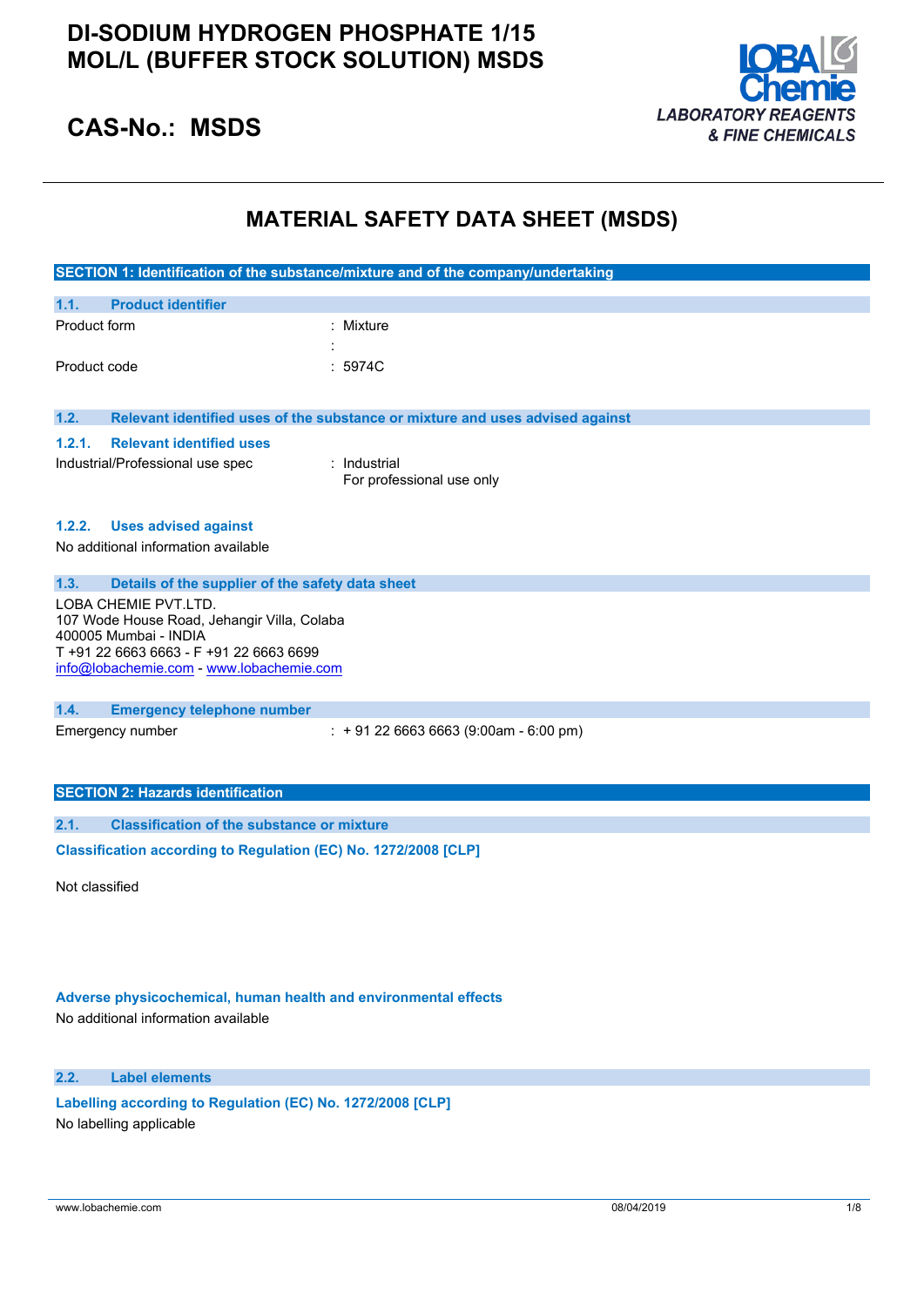Safety Data Sheet

#### **2.3. Other hazards**

No additional information available

| <b>SECTION 3: Composition/information on ingredients</b> |                   |  |  |  |  |
|----------------------------------------------------------|-------------------|--|--|--|--|
|                                                          |                   |  |  |  |  |
| 3.1.                                                     | <b>Substances</b> |  |  |  |  |
| Not applicable                                           |                   |  |  |  |  |

**3.2. Mixtures**

| <b>Name</b>                    | <b>Product identifier</b>                 | $\frac{9}{6}$ | <b>Classification according</b><br>to Regulation (EC) No.<br>1272/2008 [CLP] |
|--------------------------------|-------------------------------------------|---------------|------------------------------------------------------------------------------|
| Water                          | (CAS-No.) 7732-18-5<br>(EC-No.) 231-791-2 | 98.8          | Not classified                                                               |
| Disodiumhydrogenorthophosphate | (CAS-No.) 7558-79-4<br>(EC-No.) 231-448-7 | 1.2           | Not classified                                                               |

|      | <b>SECTION 4: First aid measures</b>                        |                                                                                                                                  |
|------|-------------------------------------------------------------|----------------------------------------------------------------------------------------------------------------------------------|
|      |                                                             |                                                                                                                                  |
| 4.1. | <b>Description of first aid measures</b>                    |                                                                                                                                  |
|      | First-aid measures after inhalation                         | : Remove person to fresh air and keep comfortable for breathing.                                                                 |
|      | First-aid measures after skin contact                       | : Wash skin with plenty of water.                                                                                                |
|      | First-aid measures after eye contact                        | Remove contact lenses, if present and easy to do. Continue rinsing. If eye irritation<br>persists: Get medical advice/attention. |
|      | First-aid measures after ingestion                          | : Rinse mouth out with water. If you feel unwell, seek medical advice.                                                           |
| 4.2. | Most important symptoms and effects, both acute and delayed |                                                                                                                                  |
|      | No additional information available                         |                                                                                                                                  |
| 4.3. |                                                             | Indication of any immediate medical attention and special treatment needed                                                       |
|      | Treat symptomatically.                                      |                                                                                                                                  |
|      | <b>SECTION 5: Firefighting measures</b>                     |                                                                                                                                  |
|      |                                                             |                                                                                                                                  |
| 5.1. | <b>Extinguishing media</b>                                  |                                                                                                                                  |
|      | Suitable extinguishing media                                | : dry chemical powder, alcohol-resistant foam, carbon dioxide (CO2).                                                             |
|      | Unsuitable extinguishing media                              | : Do not use a heavy water stream.                                                                                               |
| 5.2. | Special hazards arising from the substance or mixture       |                                                                                                                                  |
|      | No additional information available                         |                                                                                                                                  |
| 5.3. | <b>Advice for firefighters</b>                              |                                                                                                                                  |
|      | Protection during firefighting                              | : Do not attempt to take action without suitable protective equipment.                                                           |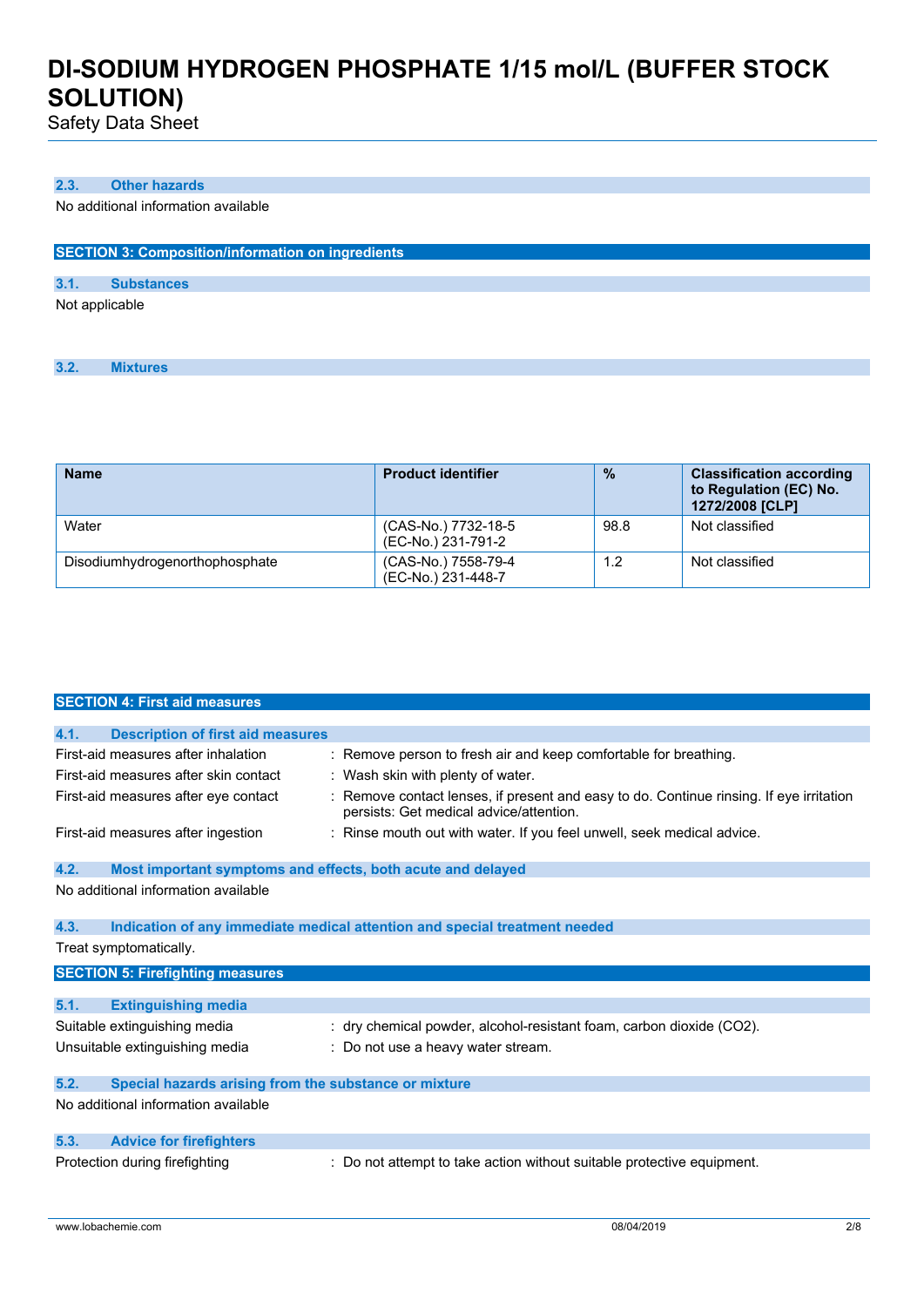Safety Data Sheet

|        | <b>SECTION 6: Accidental release measures</b>                       |                                                                                                                            |
|--------|---------------------------------------------------------------------|----------------------------------------------------------------------------------------------------------------------------|
| 6.1.   |                                                                     | Personal precautions, protective equipment and emergency procedures                                                        |
| 6.1.1. | For non-emergency personnel<br><b>Emergency procedures</b>          | : Avoid contact with skin, eyes and clothing.                                                                              |
| 6.1.2. | For emergency responders<br>Protective equipment                    | : Use personal protective equipment as required.                                                                           |
| 6.2.   | <b>Environmental precautions</b>                                    |                                                                                                                            |
|        | Avoid release to the environment.                                   |                                                                                                                            |
| 6.3.   | Methods and material for containment and cleaning up                |                                                                                                                            |
|        | Methods for cleaning up                                             | : Clean contaminated surfaces with an excess of water.                                                                     |
| 6.4.   | <b>Reference to other sections</b>                                  |                                                                                                                            |
|        | No additional information available                                 |                                                                                                                            |
|        | <b>SECTION 7: Handling and storage</b>                              |                                                                                                                            |
| 7.1.   | <b>Precautions for safe handling</b>                                |                                                                                                                            |
|        | Precautions for safe handling                                       | : Avoid contact with skin and eyes.                                                                                        |
|        | Hygiene measures                                                    | : Wash hands and other exposed areas with mild soap and water before eating,<br>drinking or smoking and when leaving work. |
| 7.2.   | <b>Conditions for safe storage, including any incompatibilities</b> |                                                                                                                            |
|        | Storage conditions                                                  | : Store in a well-ventilated place. Keep container tightly closed.                                                         |
| 7.3.   | <b>Specific end use(s)</b>                                          |                                                                                                                            |
|        | No additional information available                                 |                                                                                                                            |
|        | <b>SECTION 8: Exposure controls/personal protection</b>             |                                                                                                                            |
| 8.1.   | <b>Control parameters</b>                                           |                                                                                                                            |
|        | No additional information available                                 |                                                                                                                            |

| 8.2.<br><b>Exposure controls</b>                              |                                      |  |
|---------------------------------------------------------------|--------------------------------------|--|
| Hand protection                                               | : Protective gloves                  |  |
| Eye protection                                                | : Chemical goggles or safety glasses |  |
| Skin and body protection                                      | : Wear suitable protective clothing  |  |
| Respiratory protection                                        | : Approved supplied air respirator   |  |
| <b>SECTION 9: Physical and chemical properties</b>            |                                      |  |
| 9.1.<br>Information on basic physical and chemical properties |                                      |  |
|                                                               |                                      |  |
| Physical state                                                | : Liquid                             |  |
| Colour                                                        | : Clear Colorless.                   |  |
| Odour                                                         | : No data available                  |  |
|                                                               |                                      |  |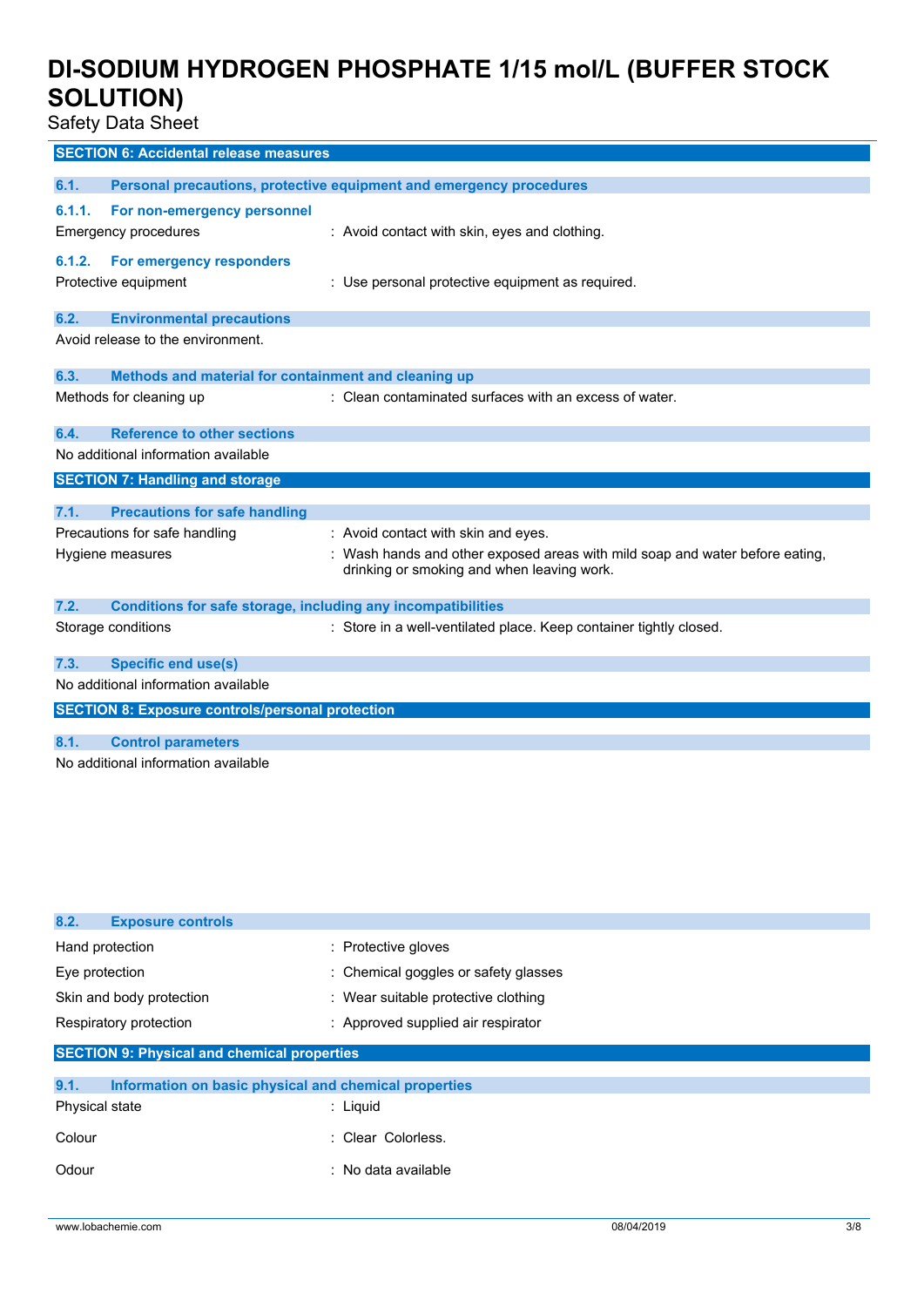Safety Data Sheet

| Odour threshold                            | $\ddot{\phantom{0}}$ | No data available |
|--------------------------------------------|----------------------|-------------------|
| рH                                         |                      | No data available |
| Relative evaporation rate (butylacetate=1) | :                    | No data available |
| Melting point                              |                      | No data available |
| Freezing point                             |                      | No data available |
| Boiling point                              |                      | No data available |
| Flash point                                |                      | No data available |
| Auto-ignition temperature                  |                      | No data available |
| Decomposition temperature                  |                      | No data available |
| Flammability (solid, gas)                  |                      | No data available |
| Vapour pressure                            |                      | No data available |
| Relative vapour density at 20 °C           |                      | No data available |
| Relative density                           |                      | No data available |
| Solubility                                 |                      | No data available |
| Log Pow                                    |                      | No data available |
| Viscosity, kinematic                       |                      | No data available |
| Viscosity, dynamic                         |                      | No data available |
| <b>Explosive properties</b>                |                      | No data available |
| Oxidising properties                       |                      | No data available |
| <b>Explosive limits</b>                    |                      | No data available |

| 9.2.             | <b>Other information</b>                    |
|------------------|---------------------------------------------|
|                  | No additional information available         |
|                  | <b>SECTION 10: Stability and reactivity</b> |
| 10.1.            | <b>Reactivity</b>                           |
|                  | No additional information available         |
| 10.2.            | <b>Chemical stability</b>                   |
|                  | Stable under normal conditions.             |
| 10.3.            | <b>Possibility of hazardous reactions</b>   |
|                  | No additional information available         |
| 10.4.            | <b>Conditions to avoid</b>                  |
| Direct sunlight. |                                             |
| 10.5.            | <b>Incompatible materials</b>               |
|                  | No additional information available         |
| 10.6.            | <b>Hazardous decomposition products</b>     |
|                  | No additional information available         |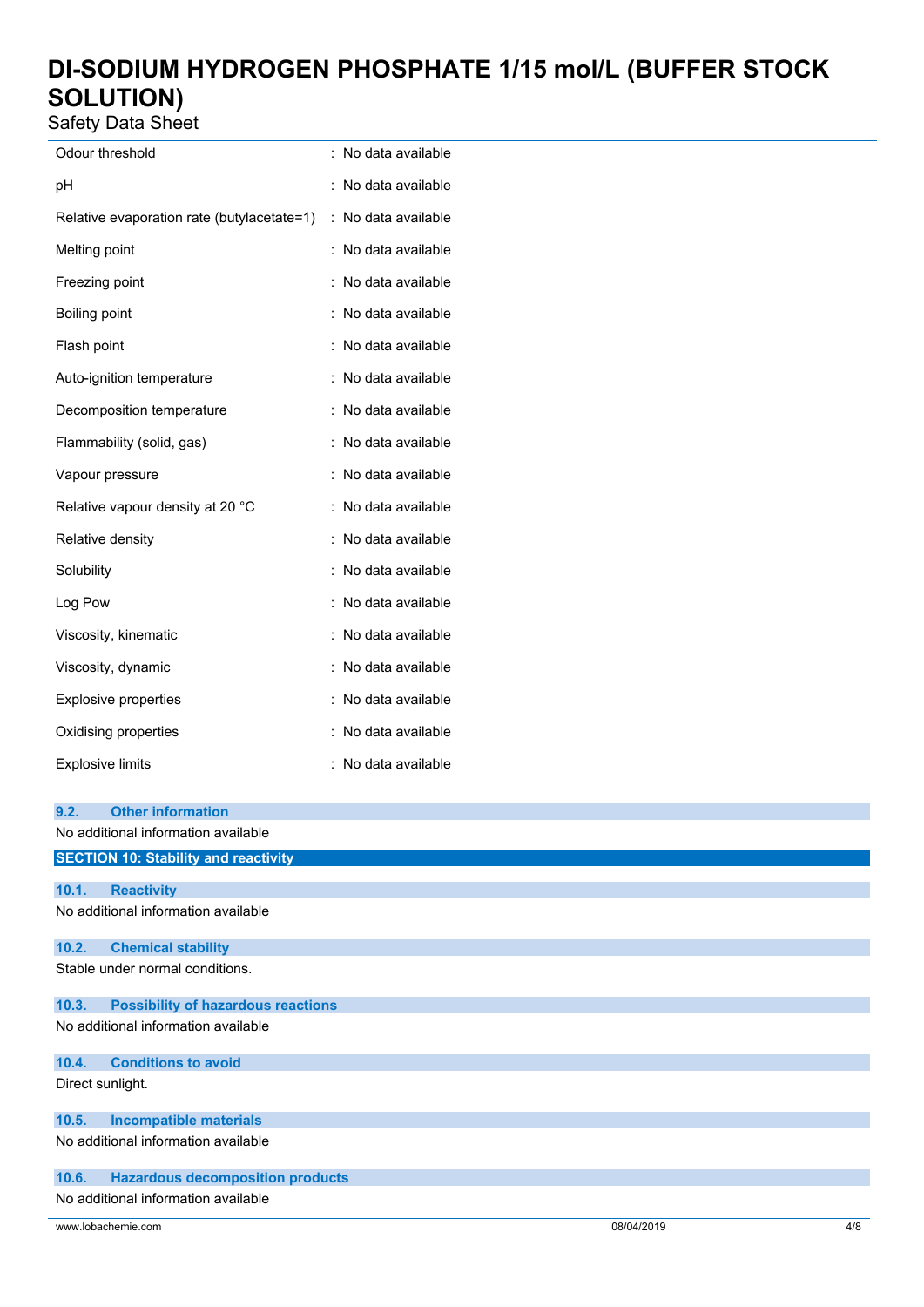Safety Data Sheet

### **SECTION 11: Toxicological information**

| 11.1.<br><b>Information on toxicological effects</b> |                         |
|------------------------------------------------------|-------------------------|
| Acute toxicity                                       | : Not classified        |
| Skin corrosion/irritation                            | : Not classified        |
| Serious eye damage/irritation                        | : Not classified        |
| Respiratory or skin sensitisation                    | $\colon$ Not classified |
| Germ cell mutagenicity                               | $\colon$ Not classified |
| Carcinogenicity                                      | : Not classified        |
| Reproductive toxicity                                | : Not classified        |
| STOT-single exposure                                 | : Not classified        |
| STOT-repeated exposure                               | : Not classified        |
| Aspiration hazard                                    | : Not classified        |

|       | <b>SECTION 12: Ecological information</b> |
|-------|-------------------------------------------|
|       |                                           |
| 12.1. | <b>Toxicity</b>                           |
|       | No additional information available       |
|       |                                           |
|       |                                           |
|       |                                           |
|       |                                           |
|       |                                           |
| 12.2. | <b>Persistence and degradability</b>      |
|       | No additional information available       |
|       |                                           |
| 12.3. | <b>Bioaccumulative potential</b>          |
|       |                                           |
|       | No additional information available       |
|       |                                           |
| 12.4. | <b>Mobility in soil</b>                   |
|       | No additional information available       |
|       |                                           |
|       |                                           |
| 12.5. | <b>Results of PBT and vPvB assessment</b> |
|       | No additional information available       |
|       |                                           |
|       |                                           |
| 12.6. | <b>Other adverse effects</b>              |
|       | No additional information available       |
|       |                                           |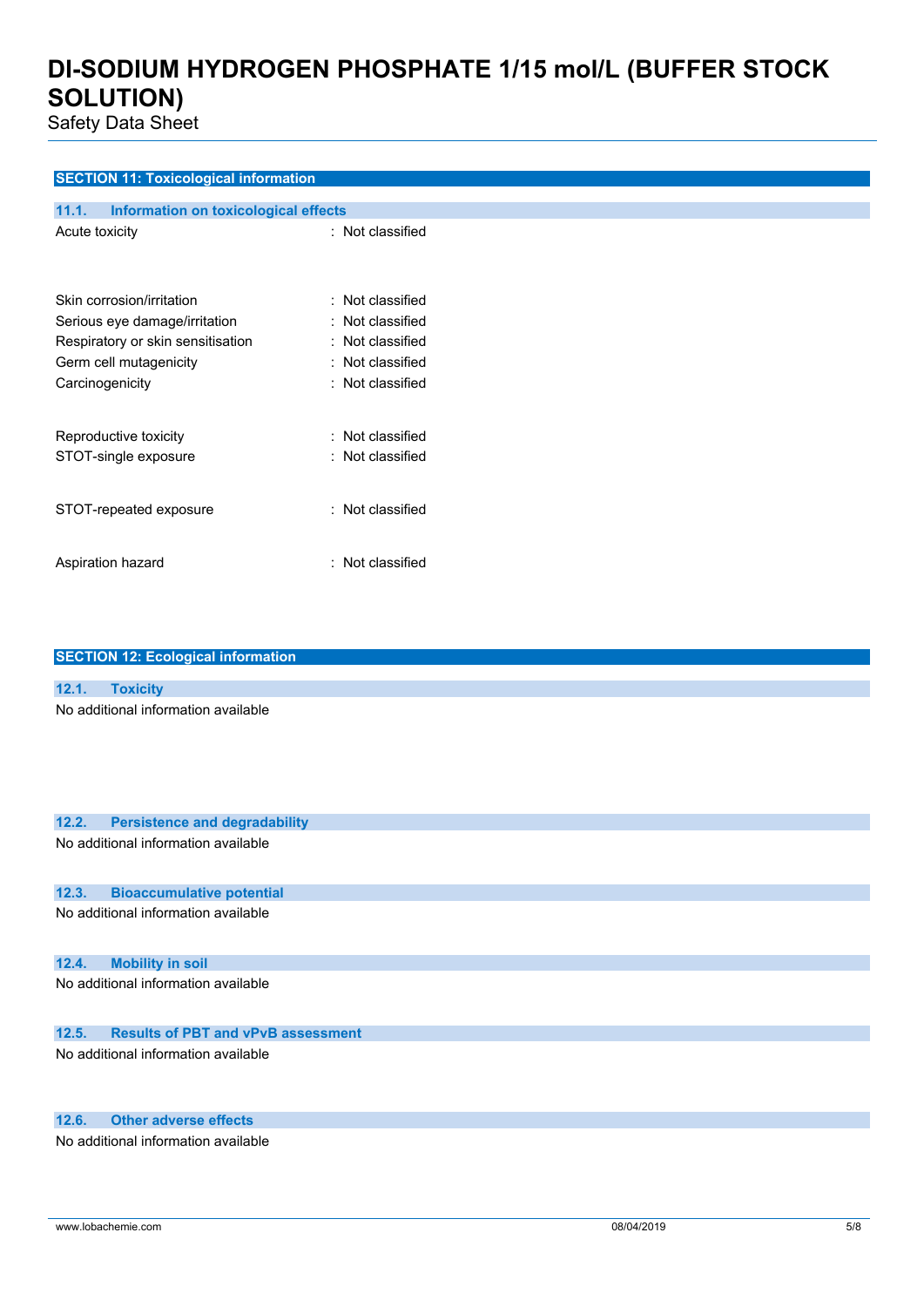Safety Data Sheet

**SECTION 13: Disposal considerations**

#### **13.1. Waste treatment methods**

No additional information available

### **SECTION 14: Transport information**

In accordance with ADR / RID / IMDG / IATA / ADN

| 14.1.<br><b>UN number</b>                  |                                          |
|--------------------------------------------|------------------------------------------|
| UN-No. (ADR)                               | : Not applicable                         |
| UN-No. (IMDG)                              | Not applicable                           |
| UN-No. (IATA)                              | Not applicable                           |
| UN-No. (ADN)                               | Not applicable                           |
| UN-No. (RID)                               | : Not applicable                         |
|                                            |                                          |
| 14.2.<br><b>UN proper shipping name</b>    |                                          |
| Proper Shipping Name (ADR)                 | : Not applicable                         |
| Proper Shipping Name (IMDG)                | : Not applicable                         |
| Proper Shipping Name (IATA)                | Not applicable                           |
| Proper Shipping Name (ADN)                 | : Not applicable                         |
| Proper Shipping Name (RID)                 | : Not applicable                         |
| 14.3.<br><b>Transport hazard class(es)</b> |                                          |
| <b>ADR</b>                                 |                                          |
| Transport hazard class(es) (ADR)           | : Not applicable                         |
|                                            |                                          |
| <b>IMDG</b>                                |                                          |
| Transport hazard class(es) (IMDG)          | : Not applicable                         |
|                                            |                                          |
| <b>IATA</b>                                |                                          |
| Transport hazard class(es) (IATA)          | : Not applicable                         |
|                                            |                                          |
| <b>ADN</b>                                 |                                          |
| Transport hazard class(es) (ADN)           | : Not applicable                         |
|                                            |                                          |
| <b>RID</b>                                 |                                          |
| Transport hazard class(es) (RID)           | : Not applicable                         |
|                                            |                                          |
| 14.4.<br><b>Packing group</b>              |                                          |
| Packing group (ADR)                        | : Not applicable                         |
| Packing group (IMDG)                       | Not applicable                           |
| Packing group (IATA)                       | Not applicable                           |
| Packing group (ADN)                        | Not applicable                           |
| Packing group (RID)                        | Not applicable                           |
| <b>Environmental hazards</b><br>14.5.      |                                          |
| Dangerous for the environment              | : No                                     |
| Marine pollutant                           | No                                       |
| Other information                          | : No supplementary information available |
|                                            |                                          |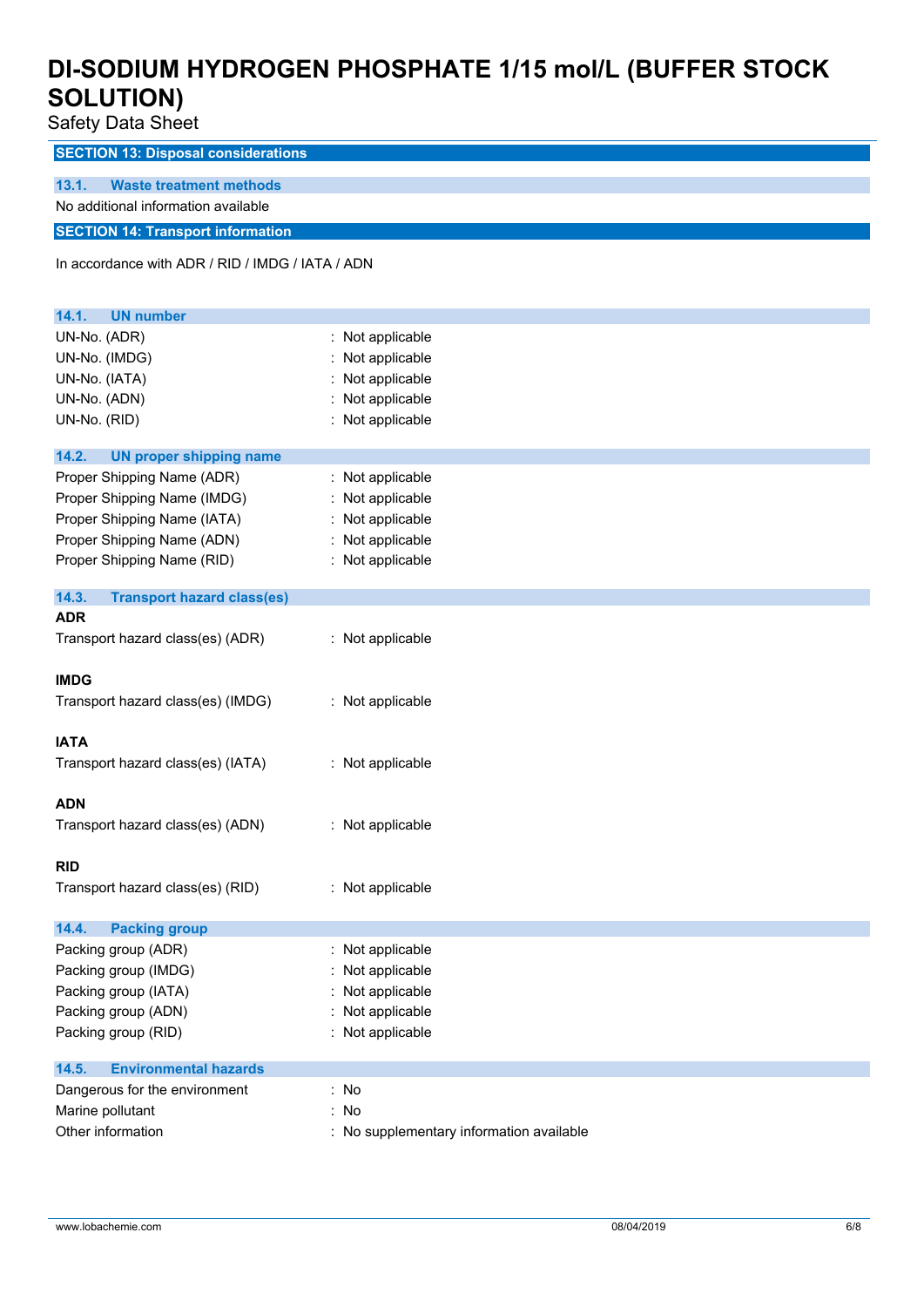Safety Data Sheet

**14.6. Special precautions for user**

**- Overland transport**

Not applicable

**- Transport by sea** Not applicable

**- Air transport**

Not applicable

**- Inland waterway transport** Not applicable

**- Rail transport**

Not applicable

**14.7. Transport in bulk according to Annex II of MARPOL 73/78 and the IBC Code**

Not applicable

**SECTION 15: Regulatory information**

**15.1. Safety, health and environmental regulations/legislation specific for the substance or mixture**

**15.1.1. EU-Regulations**

Contains no REACH substances with Annex XVII restrictions Contains no substance on the REACH candidate list

Contains no REACH Annex XIV substances

### **15.1.2. National regulations**

#### **Germany**

| Reference to AwSV                                                                       | : Water hazard class (WGK) 3, Highly hazardous to water (Classification according to<br>AwSV, Annex 1) |
|-----------------------------------------------------------------------------------------|--------------------------------------------------------------------------------------------------------|
| 12th Ordinance Implementing the Federal<br>Immission Control Act - 12. BlmSchV          | : Is not subject of the 12. BlmSchV (Hazardous Incident Ordinance)                                     |
| <b>Netherlands</b>                                                                      |                                                                                                        |
| SZW-lijst van kankerverwekkende stoffen                                                 | : None of the components are listed                                                                    |
| SZW-lijst van mutagene stoffen                                                          | : None of the components are listed                                                                    |
| NIET-limitatieve lijst van voor de<br>voortplanting giftige stoffen – Borstvoeding      | : None of the components are listed                                                                    |
| NIET-limitatieve lijst van voor de<br>voortplanting giftige stoffen -<br>Vruchtbaarheid | : None of the components are listed                                                                    |
| NIET-limitatieve lijst van voor de<br>voortplanting giftige stoffen – Ontwikkeling      | : None of the components are listed                                                                    |